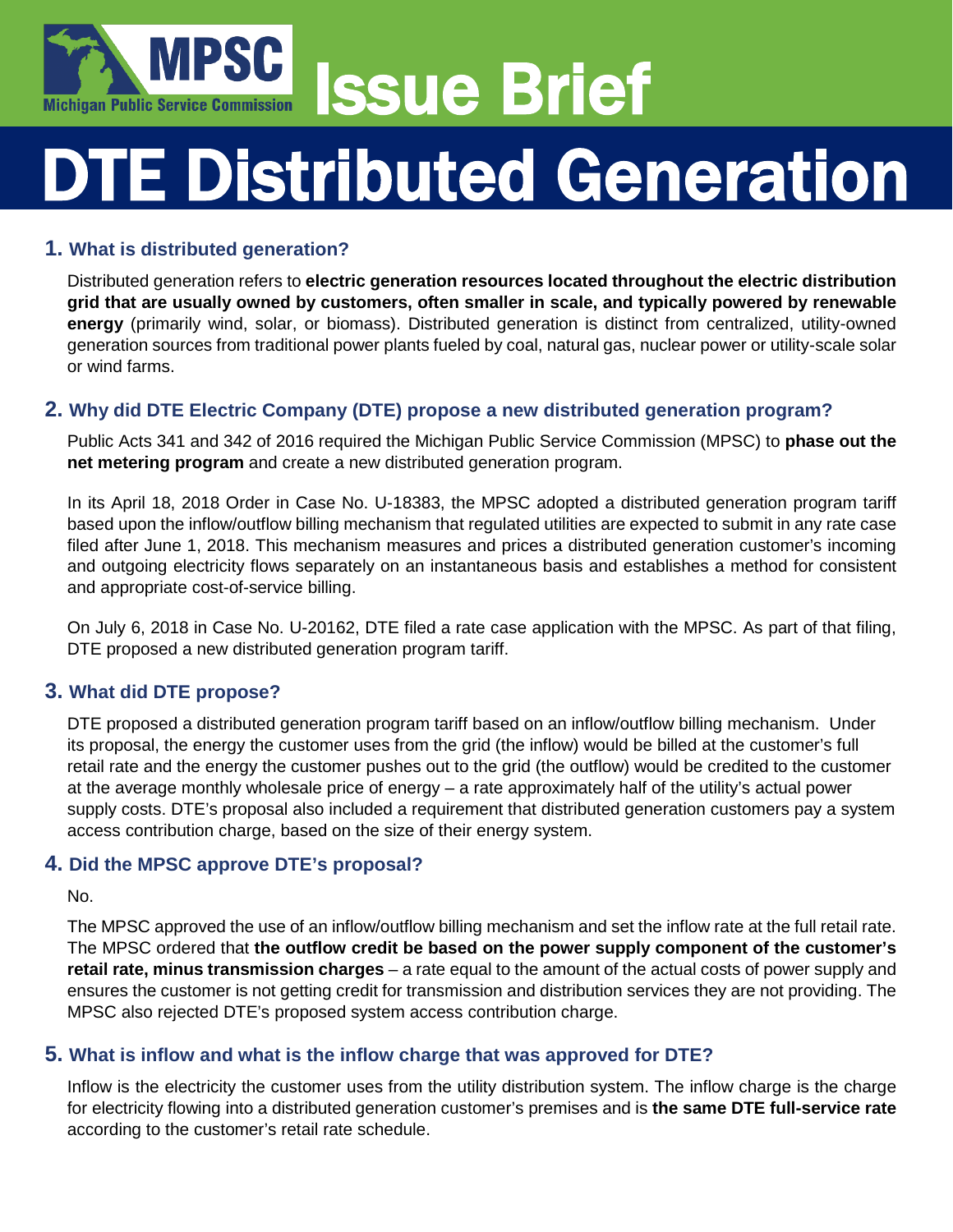## **6. What is outflow and what is the outflow credit amount that was approved for DTE?**

Outflow is the electricity generated by the customer's distributed generation project (such as solar panels) that is not used on-site and is instead sent out on the electric grid. The outflow credit is the rate for each unit of energy in kilowatt hours (kWh) that is exported from the distributed generation customer to DTE's distribution system. This credit is **based on the power supply component of the customer's retail rate, minus transmission charges**. Outflow credits can be used in each billing period to offset power supply charges on the bill.

The standard residential **outflow credit that was approved for DTE is 7.477 cents per kWh** for the first 17 kWh per day $^{\rm 1}.$ 

# **7. What if outflow credits exceed power supply charges for any given billing period?**

In any given month, it is possible that a distributed generation customer's system will produce more energy than the customer will use. Should this occur, the customer's outflow credit could exceed the power supply charges on the customer's bill. In this instance, the **excess credit amount will be carried forward and will offset future billing period power supply charges**.

## **8. When will DTE's new distributed generation program tariff take effect?**

Tariffs approved in the MPSC order in Case No. U-20162 approving DTE's new distributed generation program take effect on **May 9, 2019**.

## **9. Can DTE make modifications to the distributed generation program?**

Yes. However, any changes to DTE's new distributed generation program including any associated inflow rate and outflow credit must be approved by the MPSC in a future proceeding. Similar to this case, the public would be able to comment and interested parties would be given the opportunity to participate in such a proceeding.

## **10. Who can participate in DTE's distributed generation program?**

Any DTE customer who generates a portion or all of their own electricity with an eligible electric generator using a renewable energy resource is eligible for DTE's distributed generation program. Projects must be no larger than 150 kW; however, methane digester generation projects as large as 550 kW may also participate. The project must be sized so that it is no larger than what is needed to meet a customer's annual electric energy needs. The program is available on a first come, first served basis subject to DTE's ability to limit program participation as provided for in state law.

For those interested in participating in DTE's distributed generation program, DTE has an online-application process which can be found on their **[website](https://newlook.dteenergy.com/wps/wcm/connect/dte-web/home/service-request/common/electric/gmop/interconnection-process)**.

<span id="page-1-0"></span> $1$  To see approved distributed generation outflow credits for customers on other rate schedules, please refer to DTE's Rider 18.

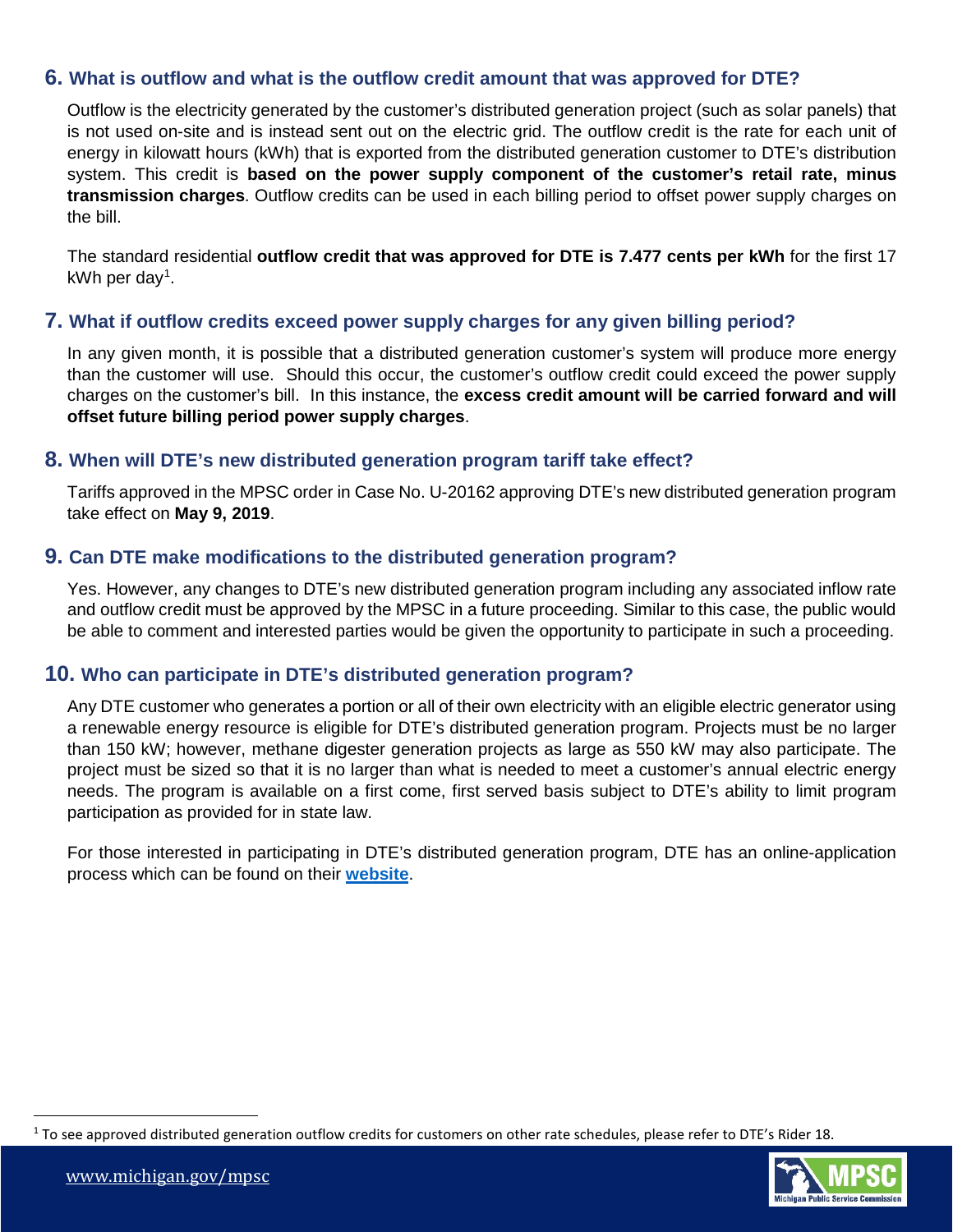# **11. Is there a limit to the number of customers that can participate in DTE's distributed generation program?**

Section 173 of PA 342 directs utilities to allow 1 percent of the electric utility's average in-state peak load for the preceding five years to participate in distributed generation programs. The 1 percent requirement is made up of the following components:

- Up to 0.5% for customers with a distributed generation project of 20 kilowatts or less.
- Up to 0.25% for customers with a distributed generation project of between 20 and 150 kilowatts.
- Up to 0.25% for customers with a methane digester of 150 kilowatts or more.

#### **DTE has not yet hit its program cap**.

#### **12. How does the new distributed generation program tariff differ from net metering?**

Under net metering, a customer's monthly energy usage from the grid is netted against energy generated by the customer and pushed out to the utility's electric grid. For any net excess generation not used on site by the customer over the course of the monthly billing period, the customer receives a bill credit at the full retail rate for each kWh of electricity delivered to the electric grid. Under the new distributed generation program, incoming and outgoing electricity flows are measured separately on an instantaneous basis, and the credit for outflow to the grid is lower than the full retail rate, based on the power supply component of the bill, minus transmission costs.

# **13. Will existing DTE net metering customers be impacted by the new distributed generation program?**

Section 183(1) of Public Act 342 allows existing net metering program customers to **maintain current program terms and conditions for 10 years** from the date of enrollment in the program, also known as the grandfathering period. Enrollment means that a customer has submitted a complete application to their utility. Once a customer reaches the end of their 10-year grandfathering period under the net metering program, the option to transition to the distributed generation program will be available.

## **14. Who qualifies as an existing DTE net metering customer?**

Any customer currently enrolled in DTE's net metering program, or any customer who, prior to the effective date of DTE's new distributed generation program tariff submitted a completed application for DTE's net metering program, is considered an existing net metering customer.

A customer who receives a notification that their application for DTE's net metering program is deficient will have 60 days from the date of notification to correct the defect while remaining eligible for the net metering program. Failure to correct the defect within the allotted time will terminate the customer's eligibility for the net metering program.

Any customer with a completed application must also have a completed and approved distributed generation installation within six months from the date the application is deemed complete.

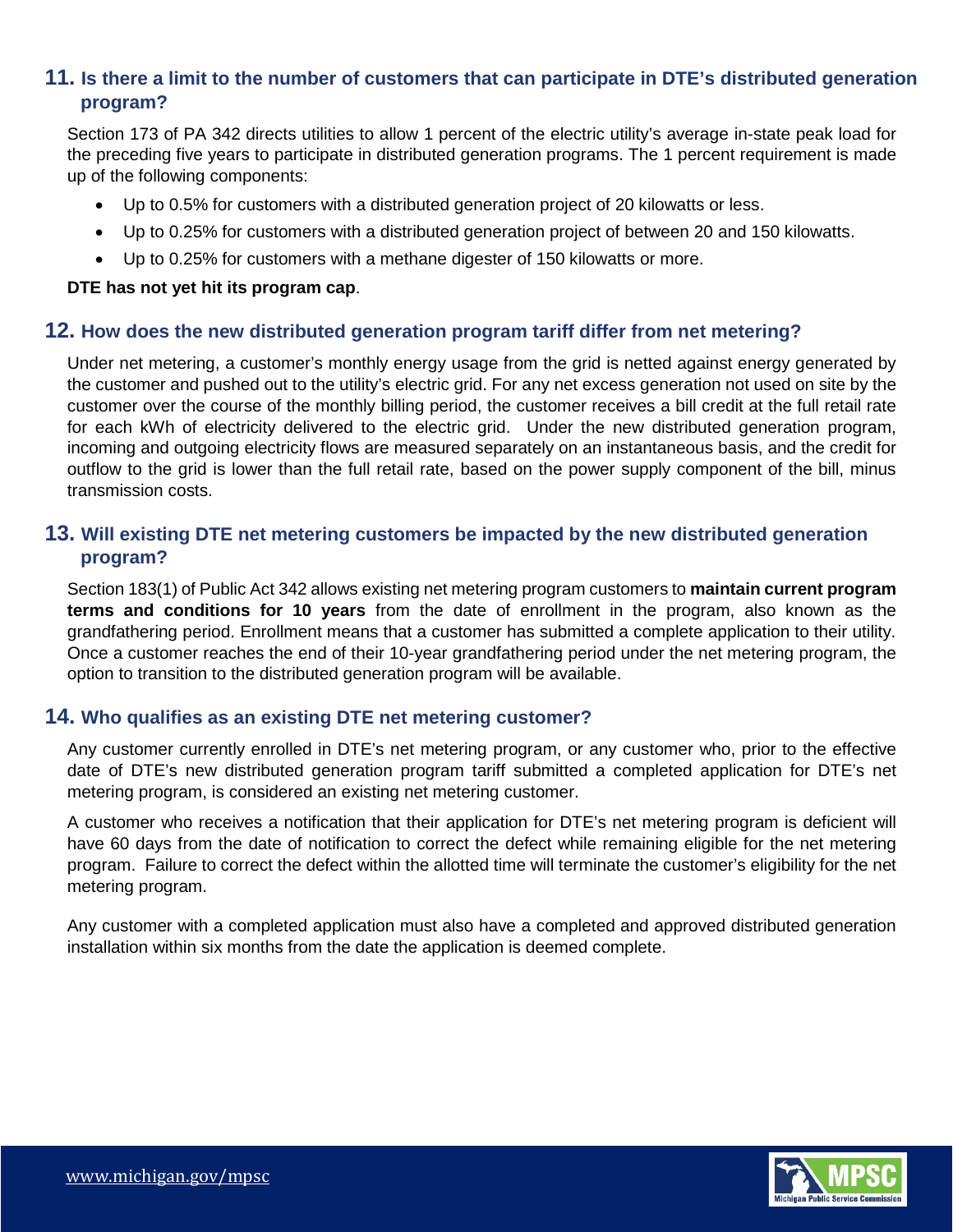# **15. If my neighbors are paying full retail rates for energy that I supply to the grid, why shouldn't I be compensated at that rate?**

Some have claimed that DTE is profiting if it pays customers with distributed generation less than the full retail rate for their excess generation when the utility then "sells that power to neighbors at the full retail rate." This is not accurate. Under the new distributed generation program approved by the MPSC, customers receive a credit for the power supply portion of the utility's rate – but not an additional credit for the transmission and distribution portion because the utility still has to maintain the electric grid (wires, poles, etc.) that all customers rely on regardless of whether those customers have distributed generation or not. By compensating distributed generation customers for outflow at the power supply portion of the utility's rate, the customer is being fully compensated for any energy and capacity it is supplying to the utility.

## **16. Do the new rates for the distributed generation program reflect cost-of-service principles?**

It has been argued that net metering included an implicit subsidy for participating customers. Others have argued that the true "value of solar" exceeds even the retail rate, and that full accounting for the costs and benefits of distributed generation is needed. Based on available data and the evidence presented, the distributed generation program tariff approved in this case reflects cost-of-service principles. As the distributed generation program evolves and more data becomes available, the MPSC will continue to assess the cost and benefit impacts and ensure rates align with cost-of-service principles.

## **17. Can current DTE net metering customers expand their existing systems and continue to qualify for the net metering program?**

No. A current net metering customer who expands their generating system's capacity will lose any remaining grandfathering period and must enroll all their generating capacity (including that which would be otherwise grandfathered) in the distributed generation program.

# **18. As a DTE customer participating in either the net metering or distributed generation programs, what happens to my outflow credit balance if I move or terminate participation in the distributed generation program?**

Customers who choose to terminate their participation in the distributed generation program will have **any outstanding outflow credits applied to the power supply portion of future bills or will receive a refund if they move**. Additionally, an existing net metering customer that moves will lose any remaining time in their grandfathering period under the net metering program and, should they wish to participate in a distributed generation program, would be required to join the new distributed generation program.